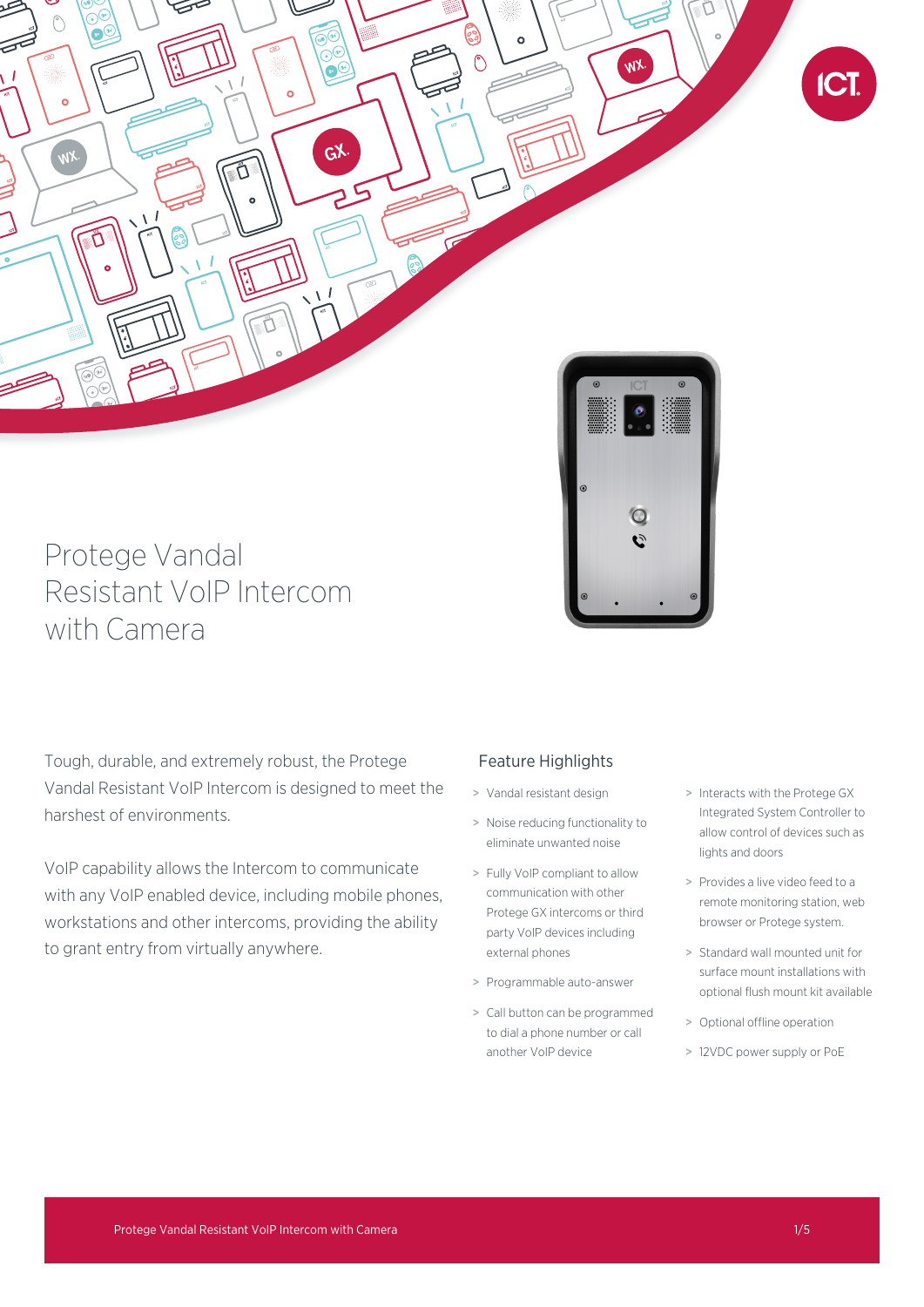# Vandal Resistant Construction

Vandal resistant body protects against malicious damage. The robust construction provides full protection against the elements, making the Intercom suitable for virtually any environment.

# VoIP Capabilities

Fully VoIP compliant, the Intercom can run as a standalone pointto-point intercom or register as a phone on any VoIP capable PBX to allow normal call operation. Use with an optional VoIP server or PBX to enable complex call routing, allowing communication to multiple stations at once, routing unanswered calls to alternative stations, or diverting calls to different units based on a time schedule.

### Programmable Auto-Answer

The programmable auto-answer feature provides the ability to receive broadcast announcements or gives the remote caller monitoring capability, allowing them to listen in.

# Eliminate Unwanted Noise

Background noise and interference is reduced leaving clear speech, while voice pick-up can be achieved from 5 meters (16ft) away.

# Protege Integration

Integration allows communication to any Protege workstation and provides control of devices such as lights and doors.

# Standalone Operation

The intercom supports standalone operation, allowing you to manage customizable schedules and configure the intercom's onboard output for directly controlling a gate or door lock.

### Wide Angle Camera

Provides a live video feed that can be viewed from a remote monitoring station, from a web browser or from within a Protege GX or Protege WX system.

## Power over Ethernet (PoE)

PoE simplifies installation and reduces costs. Because PoE runs data and power together over the same cable, it eliminates the time and overhead associated with AC outlet installations, while providing flexibility of the install location.

## Installation Wiring

Power is provided via a suitable 12VDC supply or PoE. Ethernet connection allows for installations that use either a dedicated Protege network (recommended for multiple intercom installations) or that simply connect the Intercom and Protege Integrated System Controller to the building's existing network.

# Mounting Options

The intercom comes as a standard surface mounted product. An optional flush mount kit is available for flush mounted installations. \* Refer to the PRT-IPIC-POE-C Installation Manual for full flush mount details.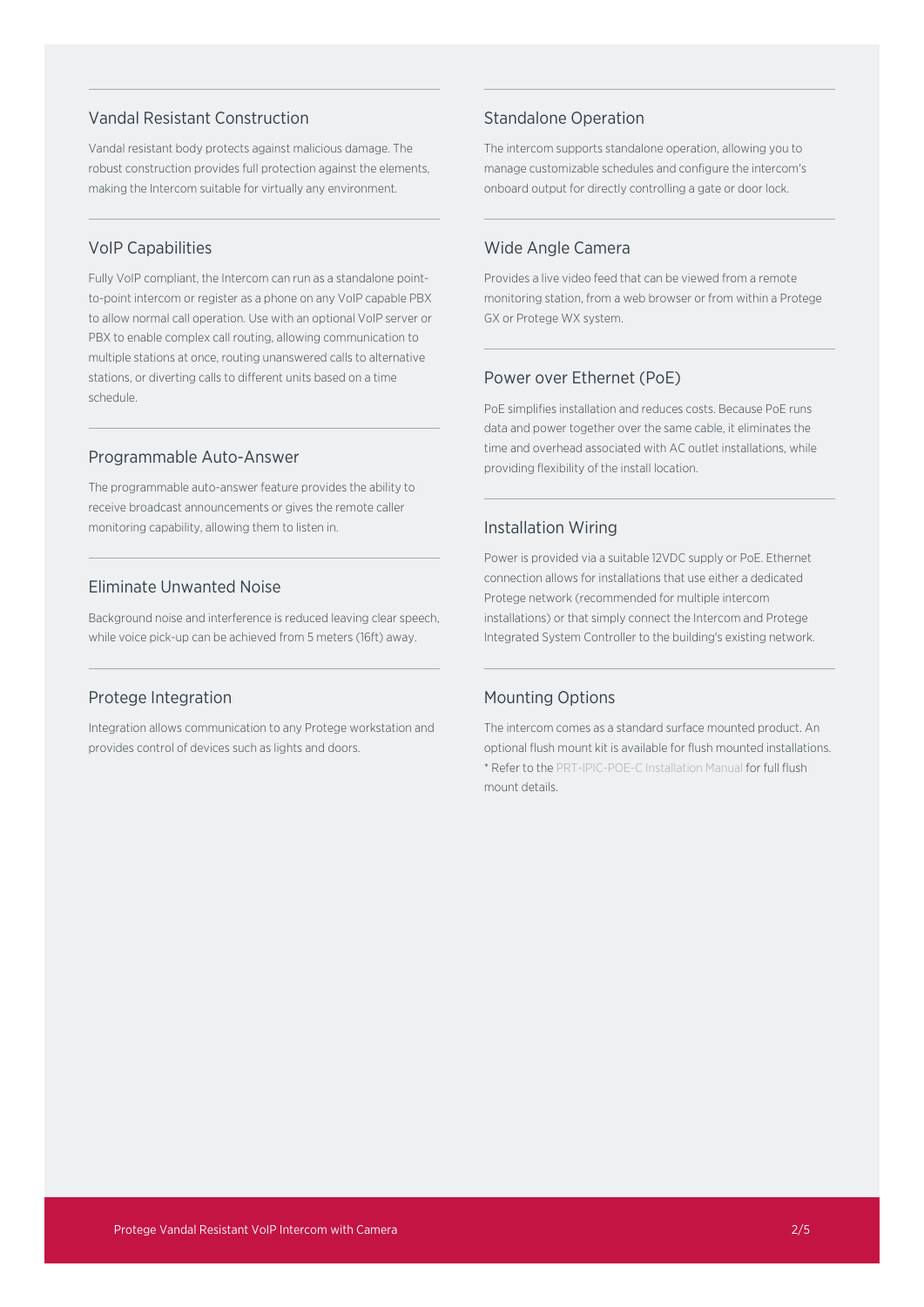# Technical Specifications

| <b>Ordering Information</b> |                          |                                                         |
|-----------------------------|--------------------------|---------------------------------------------------------|
| PRT-IPIC-POE-C              |                          | Protege Vandal Resistant VoIP Intercom with Camera      |
| ACC-IPIC-C-FMB              |                          | Optional Flush Mount Kit with Decor Frame and Brick Box |
| <b>Power Supply</b>         |                          |                                                         |
| Operating Voltage           |                          | 12VDC (9-16VDC)                                         |
| Operating Current           |                          | 1A                                                      |
| Power over Ethernet         |                          | IEEE 802.3af Class 3                                    |
| Communication               |                          |                                                         |
| Communication protocol      |                          | SIP 2.0(RFC-3261)                                       |
| Speech flow                 | Protocols                | RTP/SRTP                                                |
|                             | Decoding                 | G.722 G.711U G.711A G.723.1 G.726-32 G.729AB Codecs     |
|                             | Audio Amplifier          | 3W                                                      |
|                             | Volume Control           | Adjustable                                              |
|                             | Full duplex speakerphone | Support (AEC)                                           |
| Port                        | Recording output         | One (3.5mm terminal block)                              |
|                             | Short circuit input      | One (3.5mm terminal block)                              |
|                             | Short circuit output     | One Form C relay (3.5mm terminal block) 24V DC 1A       |
|                             | WAN port                 | 10/100BASE-TX s Auto-MDIX, RJ-45                        |
|                             | Cables                   | CAT5 or better                                          |
| Camera                      |                          |                                                         |
| Resolution                  |                          | 960p (1280x960 pixels)                                  |
| Viewing Angle               |                          | 115° horizontal / 87° vertical                          |
| Frame Rate                  |                          | 30 fps                                                  |
| <b>Audio</b>                |                          |                                                         |
| Microphone                  |                          | Omnidirectional                                         |
| Speaker                     |                          | TY 4 ohm 3W                                             |
| <b>Dimensions</b>           |                          |                                                         |
| Wall-Mounted                |                          | 223 x 130 x 74mm (8.77 x 5.11 x 2.91")                  |
| In-Wall                     |                          | 270 x 150 x 61mm (10.6 x 5.9 x 2.4")                    |
| Net Weight                  |                          | 1400g (49.4oz)                                          |
| Gross Weight                |                          | 1640g (57.8oz)                                          |
| Environment                 |                          |                                                         |
| Environmental IP Rating     |                          | <b>IP65</b>                                             |
| Working Temperature         |                          | -40° to 70° Celsius (-40° to 158° Fahrenheit)           |
| Storage Temperature         |                          | -40° to 70° Celsius (-40° to 158° Fahrenheit)           |
| Working Humidity            |                          | 10% to 90%                                              |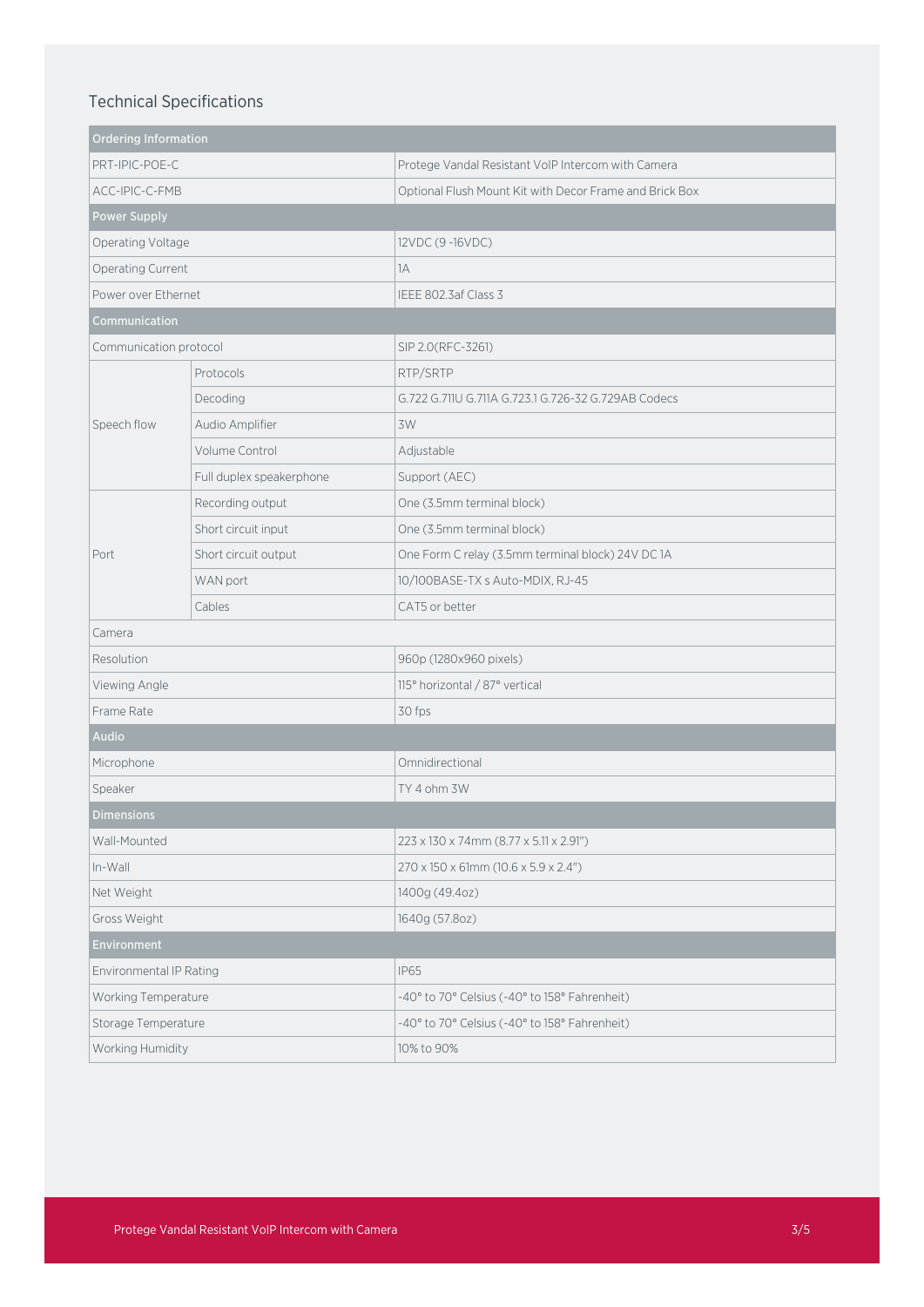# Regulatory Notices

### RCM (Australian Communications and Media Authority (ACMA))

This equipment carries the RCM label and complies with EMC and radio communications regulations of the Australian Communications and Media Authority (ACMA) governing the Australian and New Zealand (AS/NZS) communities.

### CE – Compliance with European Union (EU)

Conforms where applicable to European Union (EU) Low Voltage Directive (LVD) 2014/35/EU, Electromagnetic Compatibility (EMC) Directive 2014/30/EU, Radio Equipment Directive (RED)2014/53/EU and RoHS Recast (RoHS2) Directive: 2011/65/EU + Amendment Directive (EU) 2015/863.

This equipment complies with the rules of the Official Journal of the European Union, for governing the Self Declaration of the CE Marking for the European Union as specified in the above directives.

Security Grade 4, Environmental Class II, EN 50131-1:2006+A2:2017, EN 50131-3:2009, EN 50131-6:2008+A1:2014, EN 50131-10:2014, EN 50136-1:2012, EN 50136-2:2013, EN 60839-11-1:2013, Power frequency magnetic field immunity tests EN 61000-4-8, Readers Environmental Class: IVA, IK07.

### UK Conformity Assessment (UKCA) Mark

This equipment carries the UKCA label and complies with all applicable standards.

### Federal Communications Commission (FCC)

FCC Rules and Regulations CFR 47, Part 15, Class A.

This equipment complies with the limits for a Class A digital device, pursuant to Part 15 of the FCC rules. Operation is subject to the following two conditions: (1) This device may not cause harmful interference; (2) This device must accept any interference received, including interference that may cause undesired operation.

### Industry Canada

### ICES-003

This is a Class A digital device that meets all requirements of the Canadian Interference-Causing Equipment Regulations. Cet appareil numérique de la classe A est conforme à la norme NMB-003 du Canada.

### CAN ICES-3 (A)/NMB-3(A)

> For a full regulatory and approval list please visit the ICT website.